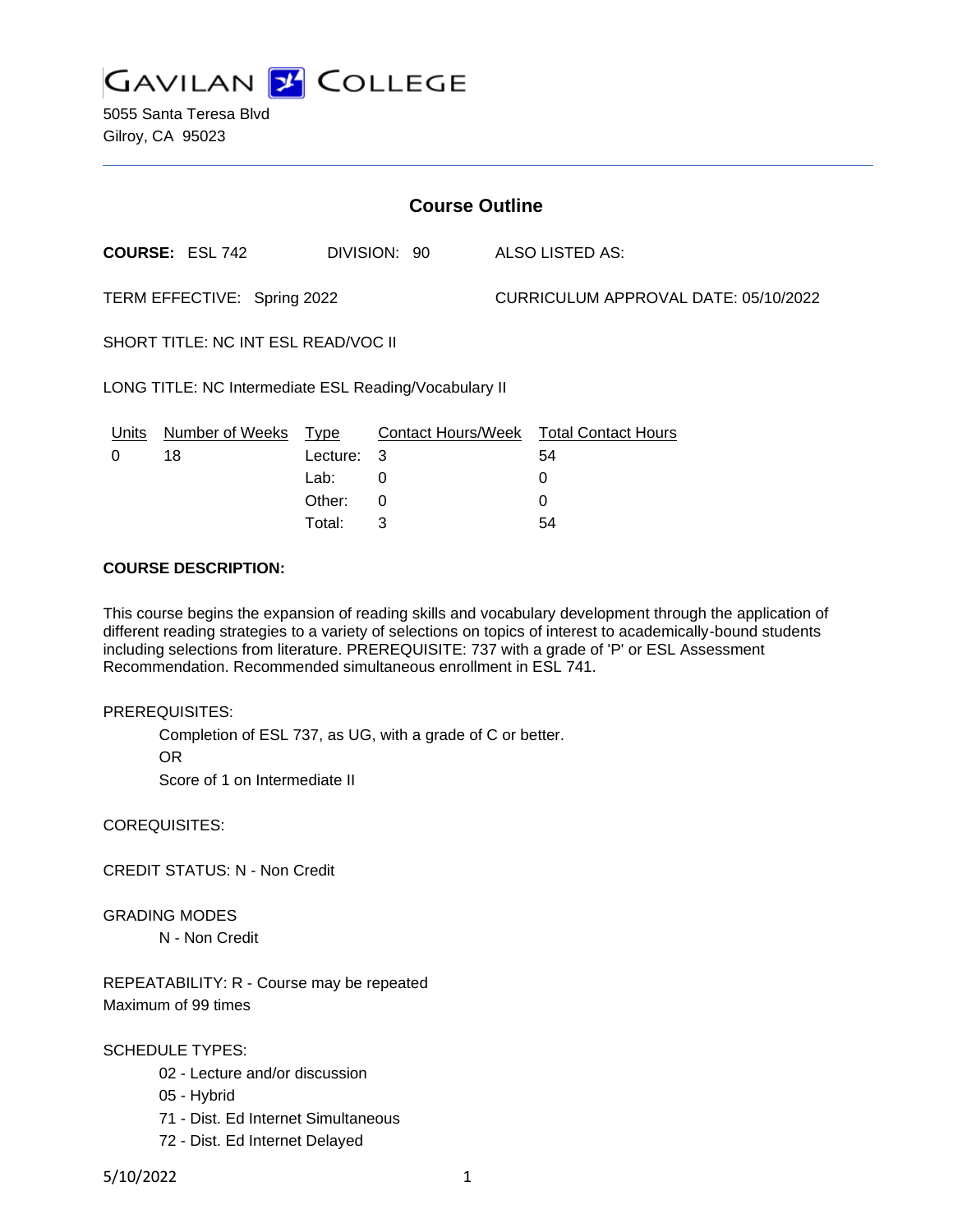# **STUDENT LEARNING OUTCOMES:**

By the end of this course, a student should:

- 1. Scan and skim a reading for specific information.
- 2. State the main idea(s) and supporting ideas of a reading or of single paragraphs within a reading.
- 3. Use a variety of context clues to figure out the meaning of unfamiliar words and expressions.
- 4. Analyze and outline the main ideas of a reading selection.

5. Evaluate the viewpoint expressed in the reading(s) and compare it to personal experiences and/or native culture parameters.

# **COURSE OBJECTIVES:**

By the end of this course, a student should:

1. Apply a variety of reading skills to the understanding of a level appropriate text.

2. Interpret, recall, and relate ideas and concepts in a reading and make inferences about them individually and with peers.

# **CONTENT, STUDENT PERFORMANCE OBJECTIVES, OUT-OF-CLASS ASSIGNMENTS**

Curriculum Approval Date: 05/10/2022

3 hours

CONTENT: Students get an overview of the course. They discuss the role of the text and of the reader in the reading process. Students learn the distinction between topic, topic sentence, main idea, and summary. Students review the use

of an English-English dictionary. Students are introduced to the literature piece(s) that they will read, analyze, and discuss in addition to the readings in the main textbook.

#### 10 hours

CONTENT: Students read and work through three units or chapters in their textbook using a cycle that consists of the following steps: preview of the reading(s) to activate prior knowledge, enable better comprehension, and stimulate interest; read the selection quickly without a dictionary; read the selection again more slowly to understand main ideas; scan the reading to get specific pieces of information; analyze the reading for context clues to aid in the comprehension of unfamiliar vocabulary; complete reading comprehension exercises; distinguish between main ideas and supporting ideas; organize the information using an outline, if appropriate; identify and compare parts of speech and affixes; and react in writing and orally in class discussion to the viewpoint(s) expressed in the readings.

## 12 hours

CONTENT: Students read and work through three units or chapters in their textbook using the cycle noted above and add the following elements: choose the correct dictionary definition for a word used in a particular context; recognize and correctly use other prefixes and suffixes; identify adjective and noun phrases (fried potatoes, red potatoes) and compound words (bookstore); understand idioms (help out, out of this world); and make inferences.

#### 12 hours

CONTENT: Students read and work through three units or chapters in their textbook using the cycle noted above and add the following elements: recognize and correctly use other prefixes and suffixes; recognize word roots (psych, dict); distinguish facts from opinions; and continue applying inference.

#### 12 hours

CONTENT: Students read and work through three units or chapters in their textbook using the cycle noted above and add the following elements: answer essay questions based on the information in the reading(s); take notes and organize the information using an outline to recall and summarize the information; select accurate dictionary definitions; recognize and correctly use other suffixes; correctly use prefixes and understand the meaning of common word roots; and increase reading speed.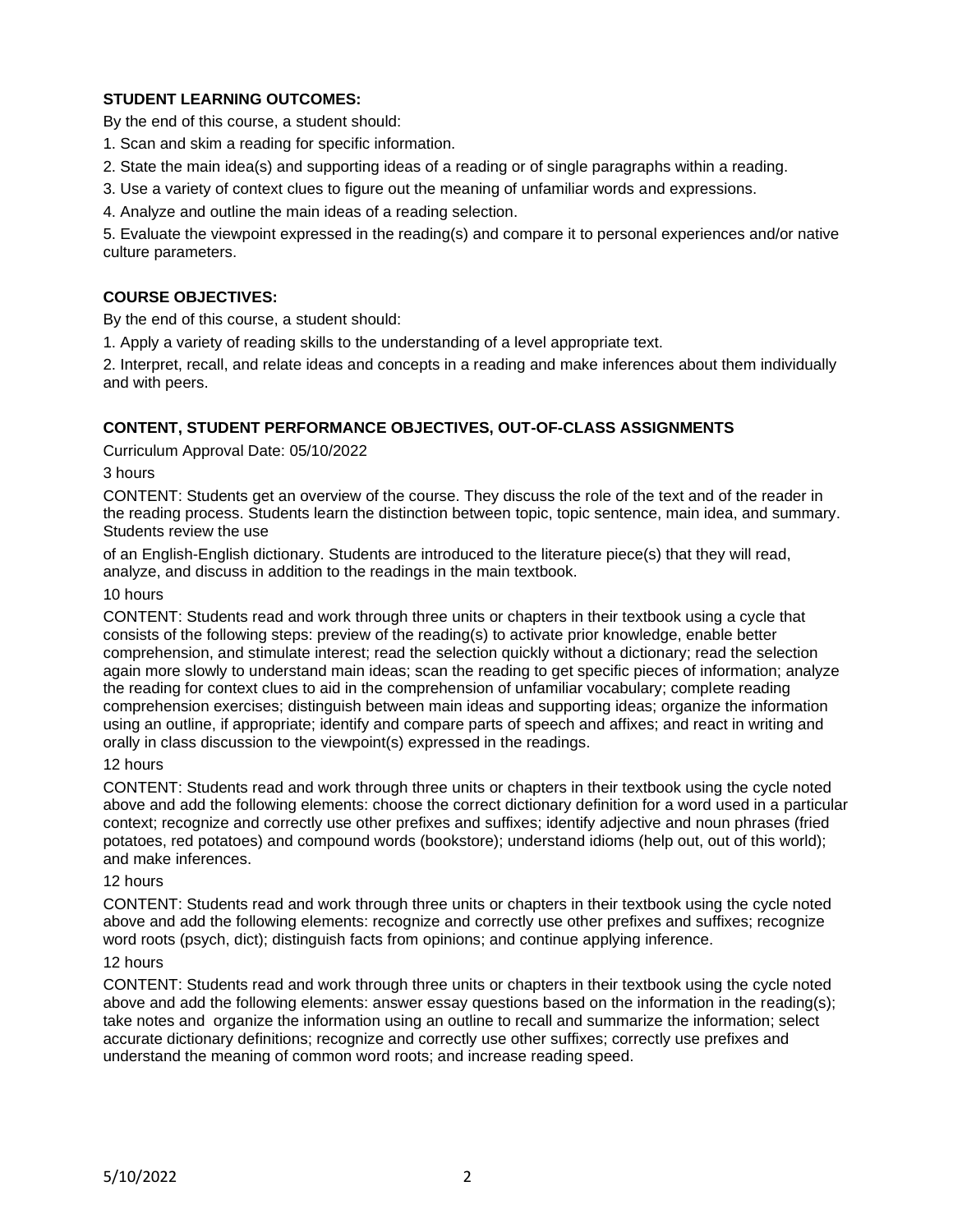## 3 hours

CONTENT: Students review the main skills learned throughout the semester paying particular attention to the difference between main idea and details and the different and varied strategies used for the comprehension of different kinds of readings.

2 hours Final exam

## **METHODS OF INSTRUCTION:**

Reading; lecture; whole-group and small group discussion; analysis of reading selections; quizzes, tests, and a book report; correction of exercises; quiz and test feedback; writing; and discussion of literature.

# **OUT OF CLASS ASSIGNMENTS:**

Required Outside Hours 103

Assignment Description

Students read the assigned textbook selections and work through a variety of exercises for reading and vocabulary comprehension. Students begin work on the chosen piece of literature.

Required Outside Hours 5

Assignment Description

Students complete the final evaluation of or project for the literature piece(s) they have worked on all semester.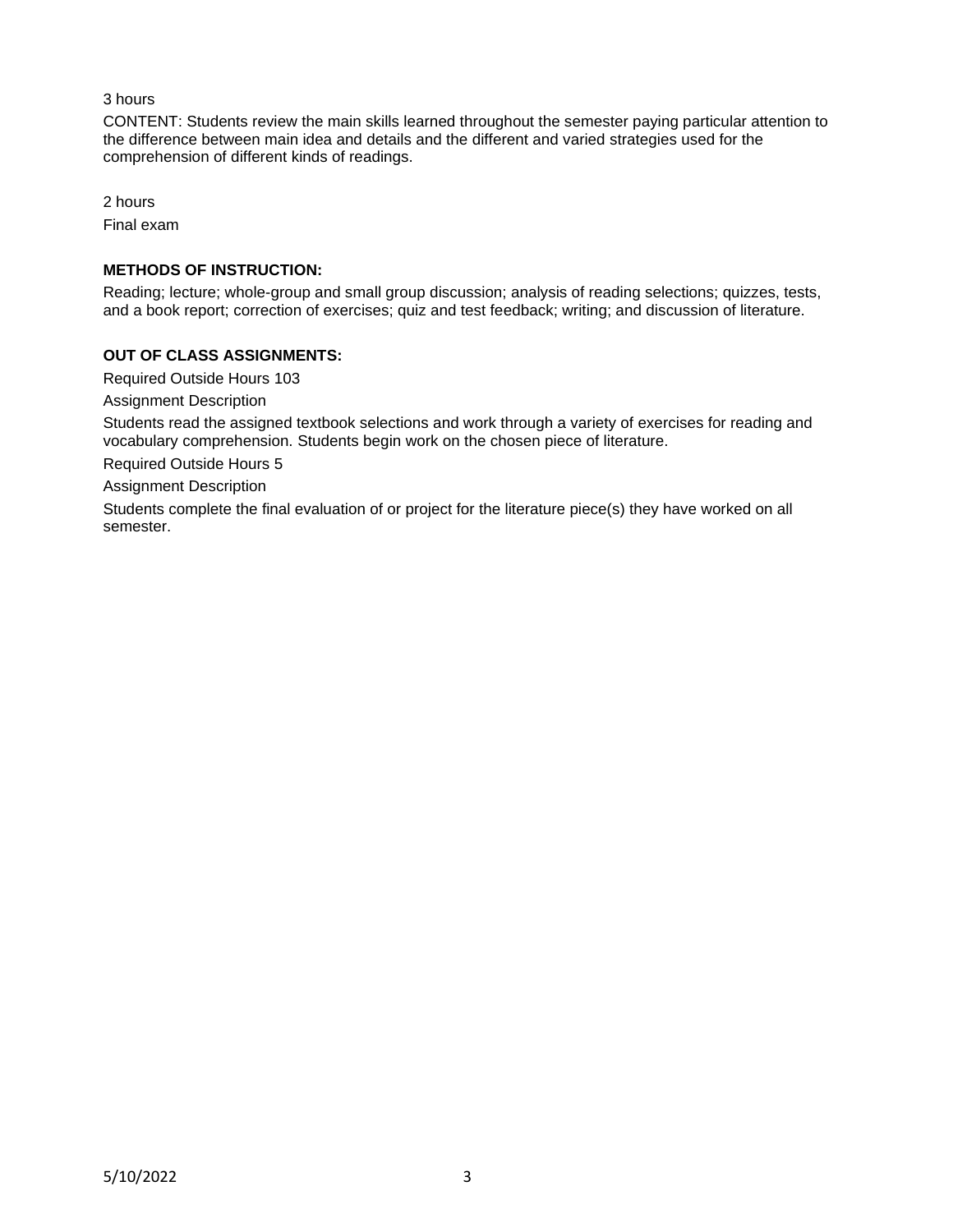## **METHODS OF EVALUATION:**

Writing assignments Evaluation Percent 30 Evaluation Description 25% - 35% Written homework; Other: Book report or literature project.

Objective examinations Evaluation Percent 60 Evaluation Description 60% - 70% Multiple choice; True/false; Matching items; Completion;

Other methods of evaluation Evaluation Percent 10 Evaluation Description 5% - 15% Vocabulary logs, small group focused discussion. \*Comprehension and open-ended questions supported in the reading.

## **RECOMMENDED REPRESENTATIVE TEXTBOOKS:**

The Circuit: Stories from the Life of a Migrant Child, Francisco Jimenez, University of New Mexico Press, 2000.

ISBN: 978-0826317971

Rationale: The content and reading skills taught in these last two texts is still current. ESL Intermediate to Intermediate-High level for ESL learners. Grade Verified by: Kimberly England

Pathways: Reading, Writing & Critical Thinking 1: Student Book 1, 2nd Ed, Blass, National Geographic Learning, 2017.

ISBN: 1337625108

Rationale: (The content and reading skills taught in this text are still current.) Or other appropriate college level text

Low Intermediate ESL Text Grade Verified by: Kimberly England

What a World Reading 2, 2nd Ed, Broukal, Pearson, 2011. ISBN: 9780132477963

Rationale: (The content and reading skills taught in this text are still current.) Or other appropriate college level text

Low Intermediate ESL Text Grade Verified by: Kimberly England